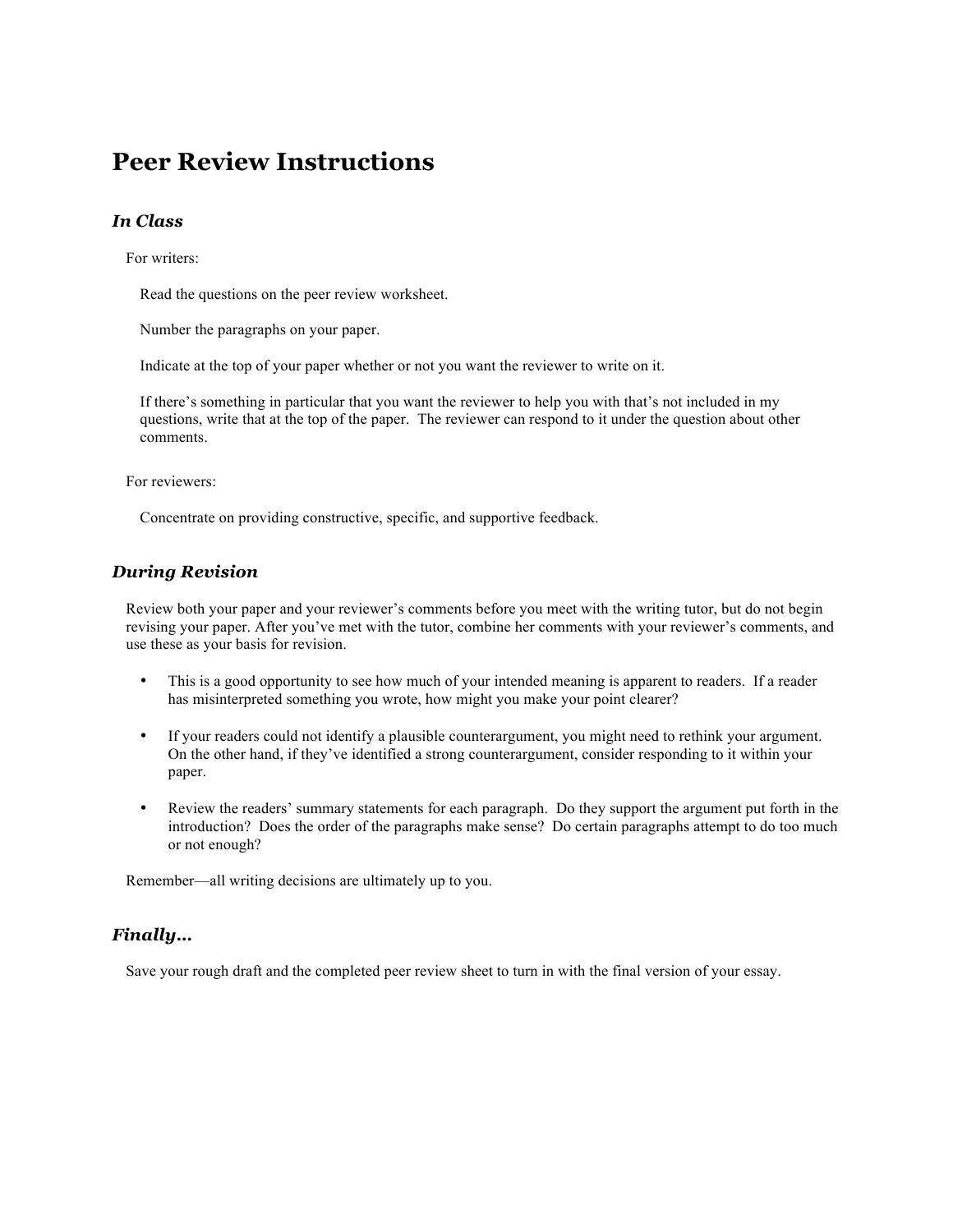## *Peer Review Questions*

Paper written by:

Paper reviewed by:

Read only the introductory paragraph. In your own words, what is the argument?

Now read the entire essay. After you finish, make a list of the topic or main point of each numbered paragraph.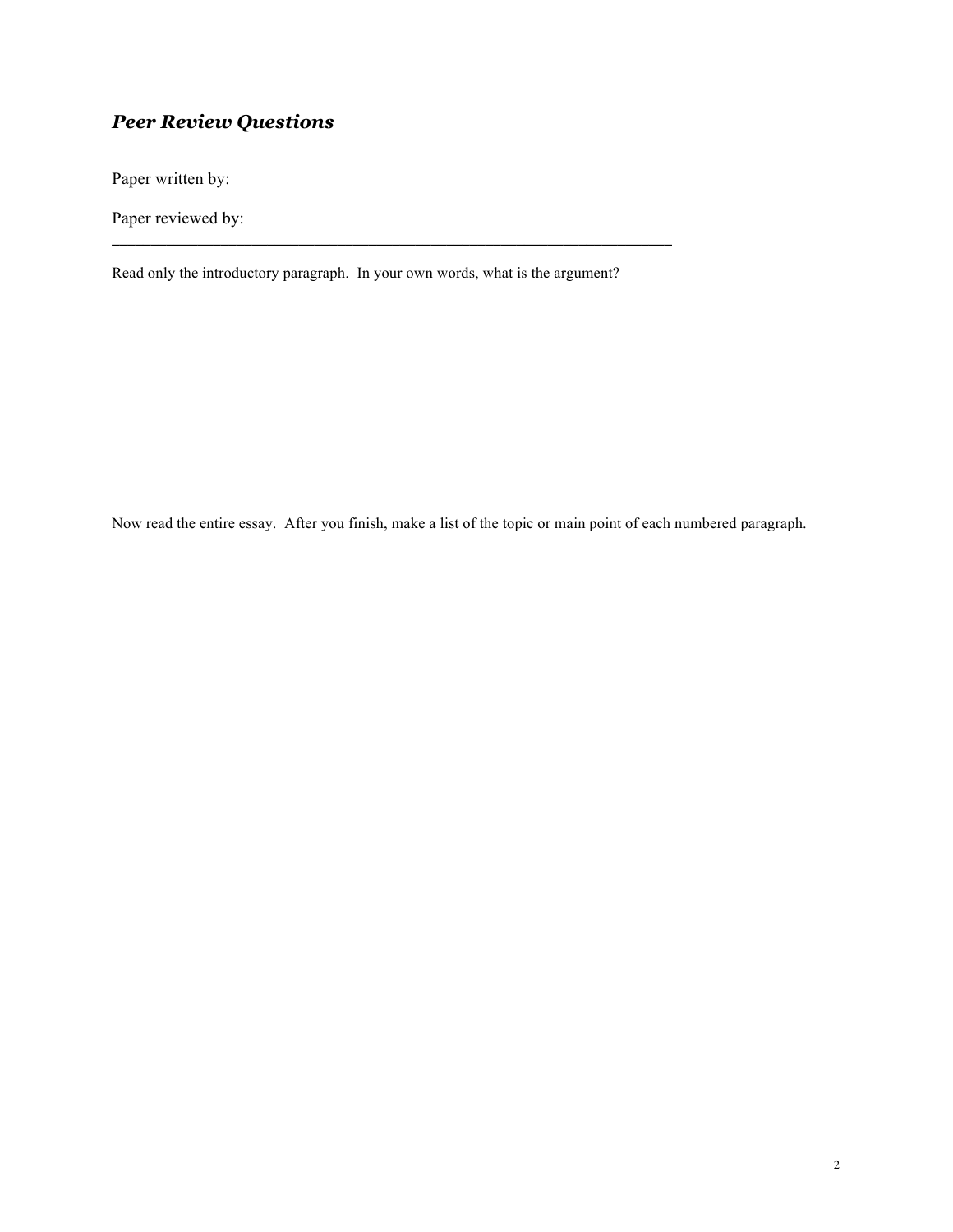Does the argument in the introductory paragraph match the argument advanced in the body paragraphs? Do you understand the argument any differently after having read the entire essay? If so, write in your own words the argument as you now understand it.

Consider the various ways this writer supports the argument. Choose one case that isn't as strong as it could be. What is it? How could it be strengthened?